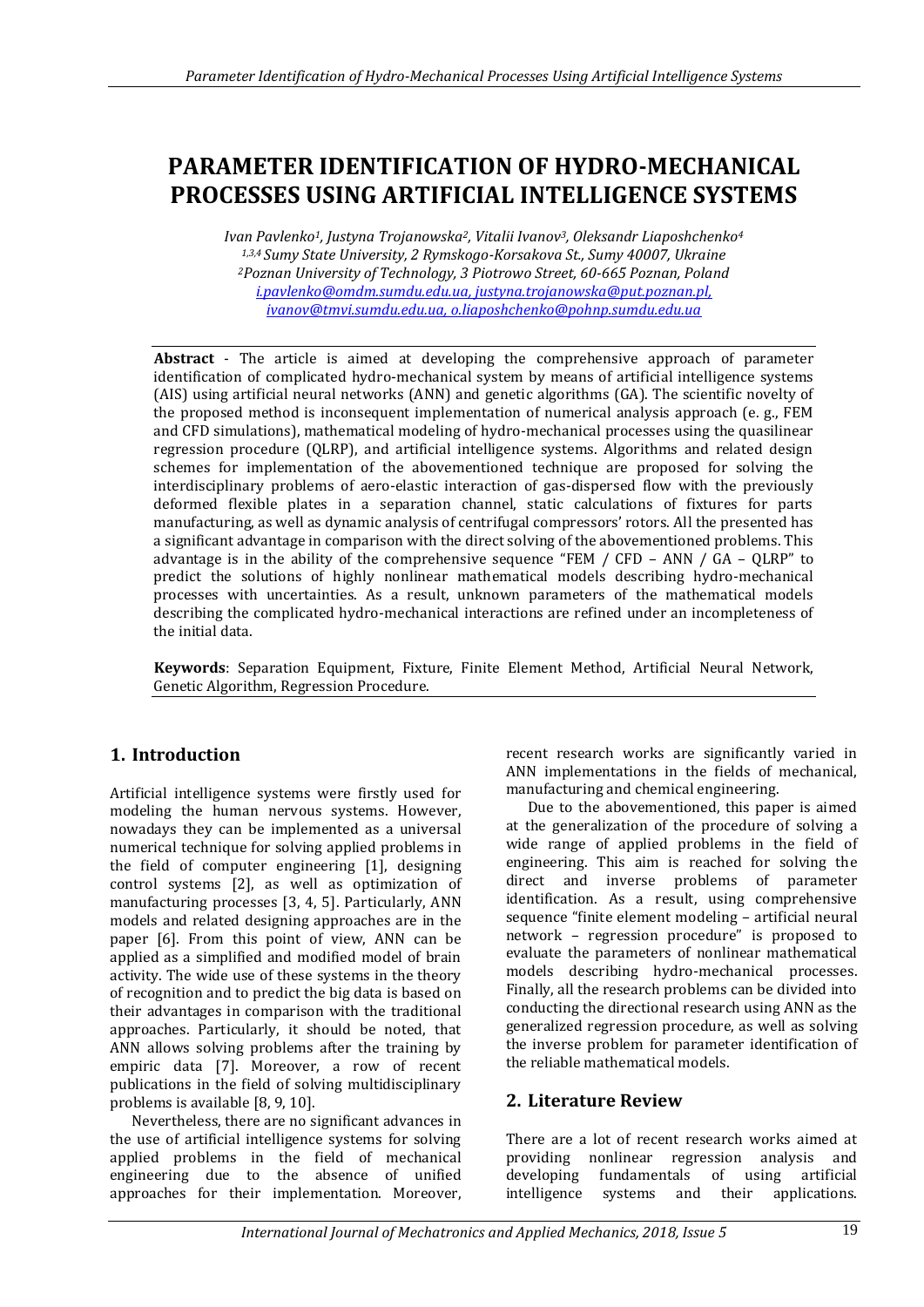Particularly, a linear regression method based on genetic algorithm is presented in the research paper [11], and the related applications in the fields of engineering and computational mathematics are proposed. An effective procedure for the system prediction based on the quasilinear regression model is proposed in the paper [12], and related examples for combined using QLRM and GA are presented.

The research paper [13] is aimed at analyzing the characteristic and weakness of the existing regression methods. As a result, the parameter estimation strategy for quasilinear regression method is considered, as well as parameter estimation based on genetic algorithm and the least squares method is proposed. The presented example allowed concluding that the proposed approach is relatively good operable and can be widely used in many fields, including artificial intelligence. The research work [14] is aimed at developing a comprehensive approach for combined using artificial intelligence and probabilistic methods for mathematical analysis of physical that was numerically verified. Additionally, the probabilistic model-building genetic algorithm is proposed in the research work [15].

ANN can be more useful for solving directional research due to its ability to approximate obtained experimental results. The cooperation of many "neurons" of ANN performs the evaluated parameters. First significant attempts to implement ANN in the field of mechanical engineering were made in the work [16] for the case of continuous mechanical systems. The attempt of developing the scientific and methodological approaches for carrying out parameter identification of mathematical models of mechanical systems using artificial neural networks is presented in paper [17]. Additionally, the paper [18] is also devoted to the implementation of ANN for parameter identification of mathematical models describing the dynamic state of the mechanical system on the example of rotor dynamics. Another example of the application of ANN in engineering is presented in the paper [19] that allows solving dedicated engineering problem of process designing.

# **3. Materials and Methods**

The design scheme of the application of ANN for directional research is presented in Fig. 1. This type of research is widely used for carrying out numerical simulations of mechanical and hydro-mechanical systems. It consists of three stages: mathematical modeling, numerical simulation, and experimental research; ANN learning process by the obtained experimental data; numerical evaluation of parameters.

The design scheme of the application of ANN for solving the inverse problem is presented in Fig. 2. This type of research is used for providing the nonlinear regression procedure with the aim to evaluate unknown parameters of the mathematical model of the hydro-mechanical process. It includes the following stages: mathematical modeling, numerical simulation, and experimental research; ANN learning process by the obtained experimental data; identification of the hydro-mechanical system.



*Figure 1: The design scheme of carrying out directional research using ANN.*



*Figure 2: The design scheme of carrying out inverse research using ANN.*

### **4. Results and Discussion**

### *Estimation of the Separation Equipment Operating Parameters*

The work of the most separation devices with heterogeneous systems as an operating environment is based on the inertia force impact due to its valuable influence on the gas-dispersed flow. At the same time, an important problem is the removal of the captured liquid films from the functional surfaces due to its contact with the turbulent gas flow. In this case, the critical flow rate, at which the secondary removal occurs, does not change significantly. Consequently, there is no significant extension of a range of effective operation for the related separation equipment. As a result, a fundamentally new method for the separation of heterogeneous systems has been developed that allows significantly extending this range. Moreover, related mathematical models were proposed for describing thermal and mass exchange processes in operating channels of the separation equipment. Particularly,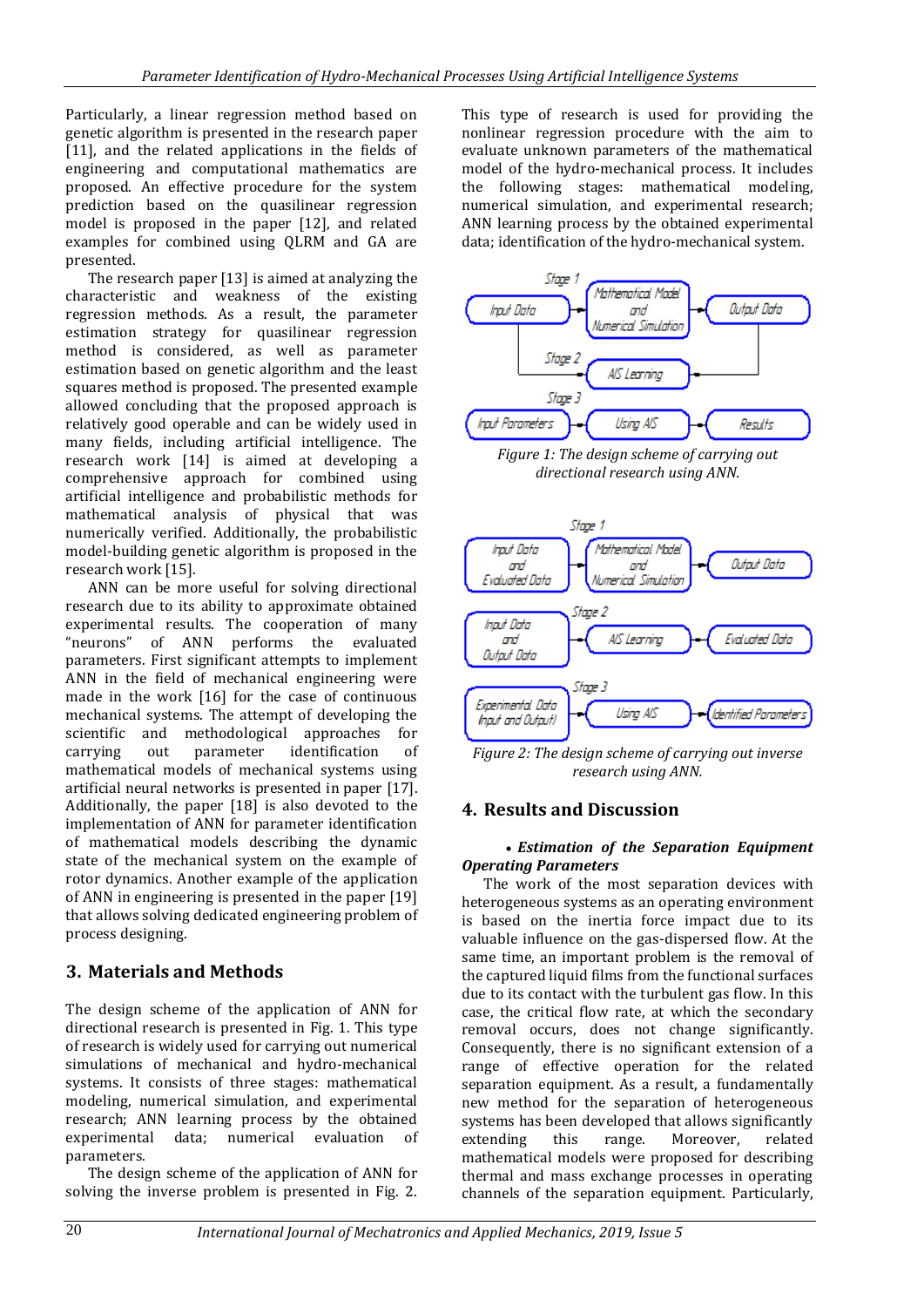equations of the movement of fine particles in a turbulent flow were found out for the channel with the equidistant curvilinear walls [20], equations describing the liquid film removal from the contact surfaces were determined [21], as well as deflections of the deformable contact surfaces were evaluated as a dependence on the flow parameters [22].

It should be additionally noted that the nontrivial approach for solving the problem of capturing a highly dispersed dropped fluid from a gas flow concerns a method of gas-dynamic separation. In this case, functional elements (Fig. 3 a) operate as an automatic control system with spring forces as a control action and hydraulic resistance as a regulated object. Increasing the flow rate leads to an increase of the dynamic pressure of the gas-liquid flow and internal bending stress of the deformable plate. As a result, plate deflection and hydraulic diameter are increased. Consequently, the coefficient of hydraulic losses is also decreased.



*Figure 3: The design scheme of the vibration-inertial separation device (a) and dependence between the coefficient of hydraulic losses and flow velocity (b).*

As a result of numerical simulation of aeroelastic interaction between flexible elements of the vibration-inertial separation device with a gas-liquid flow, the dependence of the coefficient of hydraulic losses ζ on the flow velocity v can be determined using the following expression (Fig. 3 b):

$$
\zeta = \frac{2\Delta p(v)}{\rho_m v^2},\tag{1}
$$

*ρ<sup>m</sup>* – density of a gas-liquid mixture;

*Δp(v)* – pressure difference as a nonlinear analytically undetermined function of the flow velocity *v*.

For choosing the analytical function, which properly approximates the obtained data, the power, exponential, logarithmic, hyperbolic, fractional and rational dependencies were used. As a result, it is proved that dependence (1) can be approximated using the hyperbolic function. However, due to the impossibility to precise prediction of this data using the regression procedure, ANN should be implemented into these models for solving the problem of parameter identification for the abovementioned hydro-mechanical system.

The design schemes of the application of ANN for dynamic analysis of the hydro-mechanical system "multiphase flow – flexible elements" in the vibration-inertial separation device, particularly for evaluating the coefficient of hydraulic losses are presented in Fig. 4.



*Figure 4: The design scheme of the application of ANN for evaluating the coefficient of hydraulic losses.*

#### *Intensification of Clamping and Cutting Forces during Workpiece Machining in a Fixture*

The main direction of increasing the efficiency of workpieces machining in multi-product manufacturing is the automation of manufacturing processes. An increase of automation process occurs due to the use of CNC machine tools and rapid adjustable process within the similar technological characteristics of the flexible fixtures. In this case, the following mutually contradictory conditions should be satisfied in fixture design: high accuracy depends on the rigidity; high stiffness of a fixture is ensured by increasing dimensions of its functional elements; increasing the fixture dimensions leads to an increase of metal consumptions; unacceptable increasing metal consumptions leads to cost growth of the fixture and related manufactured parts.

The design scheme of the adjustable fixture for workpiece machining is presented in Fig. 5.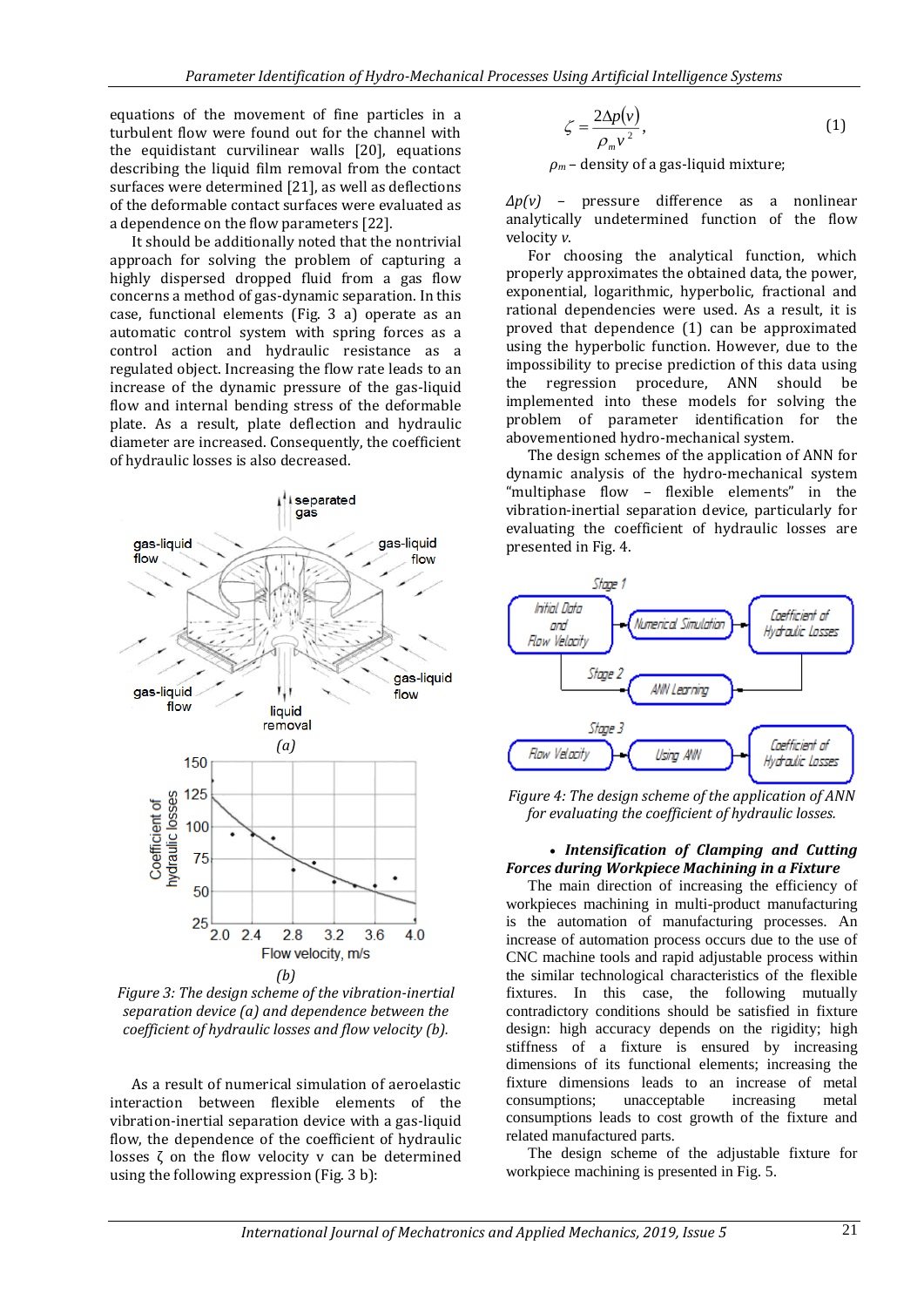

*Figure 5. The design scheme (a) and experimental stand in horizontal (a) and vertical (c) planes for investigating the mechanical system "fixture – workpiece" [23]: 1 – fixture; 2 – indicator; 3 – dynamometer; 4 – fasteners; 5 – machine tool table; 6 – mandrel.*

A general approach for the numerical simulation of the system "fixture – work-piece" is proposed in the work [24] on the example of lever machining. For this case study, ANN can be useful for determining an unknown system of cutting and clamping forces [17].

The mathematical model of the impact of clamping and cutting forces on deformations of functional elements can be written in a matrix form: A proper appearance of the paper will help the reader go through it more easily. To obtain it is imperative that authors use this template.

$$
\{U\}_0 + \{\Delta U\} = [A]_0 \{F\}_0 + [\Delta A] \{F\}_d,
$$
 (2)

*{F}0, {F}<sup>d</sup>* – column vector of generalized static loads (clamping forces and stationary parts of cutting forces) and dynamic loads (nonstationary parts of cutting forces);

*{U}0, {ΔU}* – column vectors of generalized static and dynamic displacements;

*[A]0, [ΔA]* – compliance and auxiliary compliance matrices, elements of which  $A_{i,j}$  and  $\Delta A_{i,j}$  are determined by the numerical simulation data using the following expressions:

$$
A_{i,j} = \frac{U_0^{0}}{F_0^{0}}; \ \Delta A_{i,j} = \frac{\Delta U_i}{F_d^{0}}.
$$
 (3)

 $U_0 \leq t$  – static displacement of *i*-th functional element due to the action of *j*-th unit generalized clamping force  $F_0 \leq y \leq 1$ ;

*ΔU<i>* – dynamic displacement of *i*-th functional element due to the action of *j*-th unit generalized cutting force  $F_d \leq 1$ .

The equation (2) can be solved analytically under the condition of linearity when the superposition principle can be applied. In this case, clamping and cutting forces are determined by the following dependencies:

$$
\{F\}_{0} = [A]_{0}^{-1} \{U\}_{0};
$$
\n
$$
\{F\}_{d} = [\Delta A]^{-1} \{\Delta U\} = [\Delta A]^{-1} \langle \{U\} - \{U\}_{0} \rangle,
$$
\n(4)

*{U} = {U}<sup>0</sup> + {ΔU}* – column vector of total displacements.

Modern CAE systems allow implementing automated optimization tools for providing a rapid and accurate

calculation of deflected mode, as well as for carrying out modal and harmonic analysis of fixtures. Thus, all the elements of the compliance matrices (3) can be determined numerically or experimentally.



*Figure 6. The design scheme of the application of ANN for evaluating clamping and cutting forces during workpiece machining in a fixture.*

In the case of significant nonlinearities of the system "fixture – workpiece", the abovementioned analytical approach allows evaluating the first approximation only. Nevertheless, more precise solutions can be obtained by using ANN. The related design schemes of the application of ANN for evaluating clamping and cutting forces during workpiece machining in a fixture is presented in Fig. 6.

#### *Dynamic Analysis of the Centrifugal Machine's Rotor*

Modern numerical approaches for the simulation of rotor dynamics are mainly based on the use of FEM analysis [25]. However, analytical research based on simplified discrete or continuous models considers Kirchhoff's hypothesis. Despite this fact, relatively large machine time is required for using 3D finite element models in CAE systems. Such software does not consider available nonlinearities in rotary systems. Thus, extending the opportunities of CAE programs by developing the related built-in applications is the significant problem to solve [26].

There are many research papers are devoted to solving the problems in the field of rotor dynamics.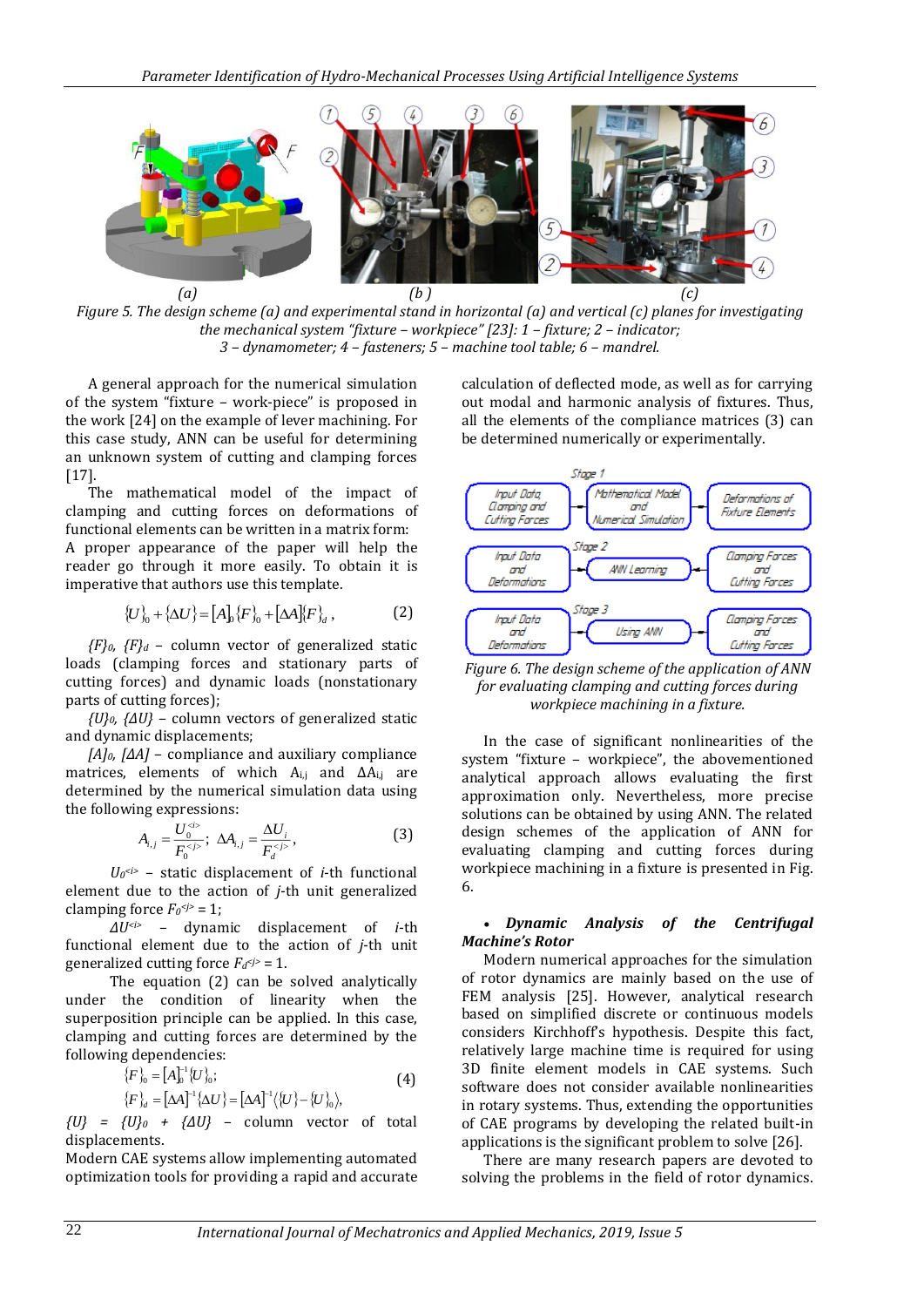Particularly, using up-to-date computational software for evaluating natural frequencies based on the 2D model is proposed in the paper [27]. The method of parameter identification of unbalances is presented in the research work [28]. The influence of the deformable elements on rotor dynamics is researched in the paper [29]. The research work [30] is aimed at developing the approach for identifying resonance modes for rotary systems. The methods of ensuring experimental research of rotor dynamics are stated in the papers [31, 32]. Finally, the methodology solving nonlinear problems of rotor dynamics is proposed in the research paper [33].

The system of differential equations describing rotor dynamics can be transformed to the following matrix equation [34]:

$$
([C(\omega)] - \omega^2 [M])\!\{Y\} = \{F\},\tag{5}
$$

*{F}, {Y}* – amplitude column vectors of forces and displacements;

 $[C(\omega)]$ ,  $[M]$  – global stiffness and inertia matrices;  $ω$  – frequency, which can be presented in the following polynomial dependence [35]:

$$
c(\omega) = c_0 + \alpha \omega + \beta \omega^2, \tag{6}
$$

parameters *c0*, *α*, *β* of which are needed to be evaluated.

In case of free oscillations *{F}* = *{0}*, critical frequencies *{Ω}* of the rotor are determined from the following nonlinear equation [36, 37]:

$$
\det([C(\Omega)] - \Omega^2[M]) = 0. \tag{7}
$$

On the example of the multistage centrifugal compressor 295GC2-190/44-10M on magnetic bearings with operating rotor speed in the range 3710–5565 rpm and power capacity about 17 MW as

a part of the gas pumping unit GPU-C-16/102-3.32M produced by the Public Joint Stock Company "Sumy Machine-Building Science – and - Production Association", the abovementioned technique allows evaluating the following critical frequencies and parameters of the dependence (2):  $\Omega_1 = 117$  rad/s, *Ω<sup>2</sup>* = 264 rad/s, *Ω<sup>3</sup>* = 513 rad/s; *c<sup>0</sup>* = 21.8·MN/m,  $\alpha$  = –6130 N·s/m,  $\beta$  = 180 N·s<sup>2</sup>/m (Fig. 7).



*Figure 7. Design model and modes shapes of the compressor's rotor [18].*

The abovementioned model can be also realized using ANN for determining critical frequencies in the case of a nonlinear mathematical model. The design schemes of the application of ANN for the determination of critical frequencies of the rotor, as well as for the evaluation of bearing stiffness coefficients are presented in Fig. 8, which shows the procedure for identification of rotor bearing stiffness characteristic by combined using a finite element model of rotor dynamics and ANN.

"Visual Gene Developer" software allows solving the stated problem using genetic algorithms and artificial neural networks and. Moreover, it provides a graphical visualization of ANN training procedure [17], which is shown in Fig. 9.



*Figure 8. The procedure of using ANN [18].*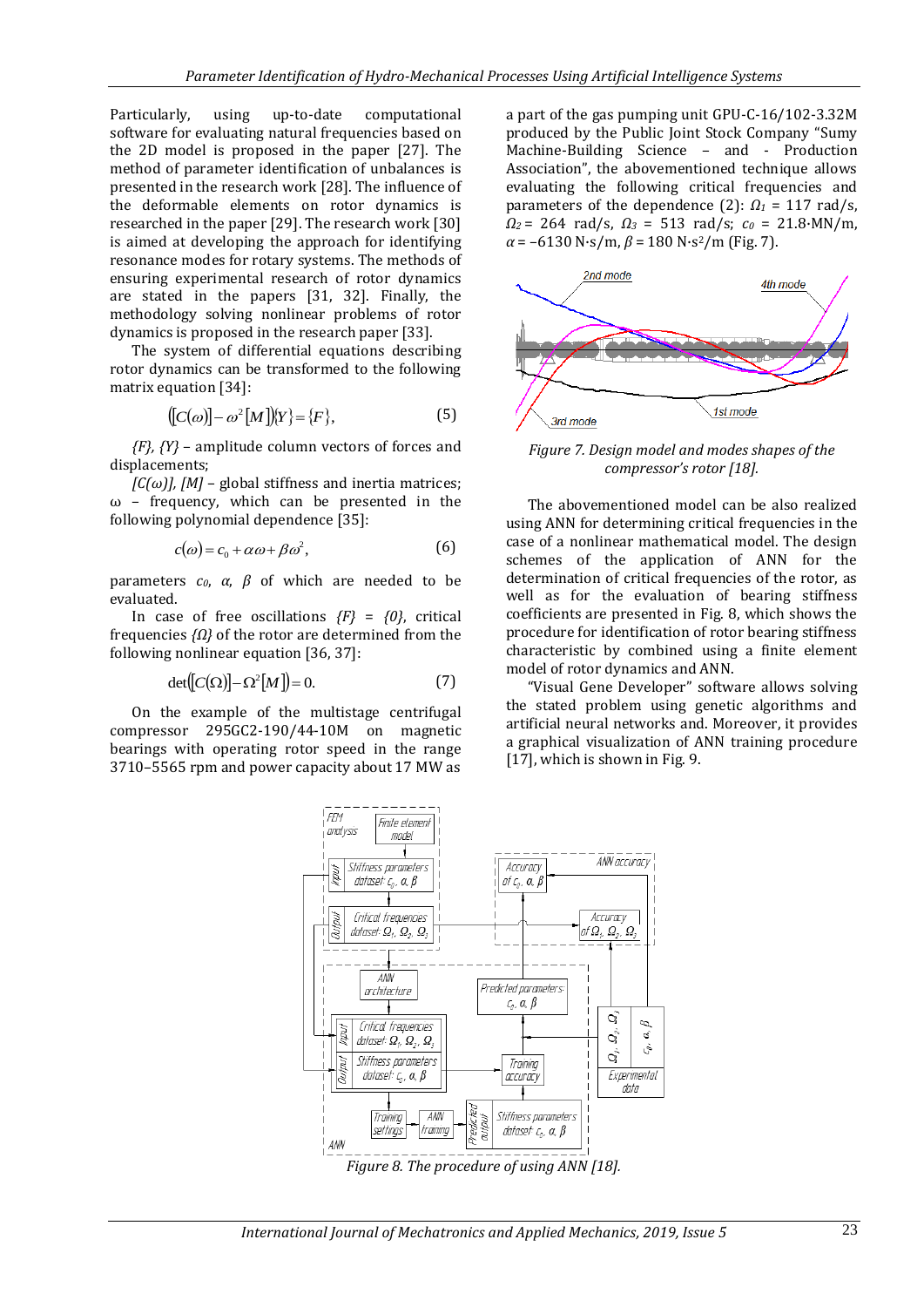The number of layers and the distribution of neurons in layers is determined by the condition of full-time operating of all neurons. Decreasing the number of hidden layers and corresponding neurons leads to decreasing accuracy of the subsequent evaluation of rotor bearing stiffness characteristics, while an unreasonable increasing of neurons and layers leads to increasing the learning time and to non-involved neurons.



*Figure 8. ANN architecture (a) and map analysis (b).*

The approach is realized for the following settings: total number of neurons – 31; number of hidden layers – 3; learning rate – 0.001; transfer function – hyperbolic tangent; total number of training cycles – 106; target error – 1·10–5; initialization method of threshold – random; initialization of weight factor – random; update interval – 500 cycles; maximum relative error of the evaluated results – 0.009.

As a result of using ANN, the following parameters are evaluated: *Ω<sup>1</sup>* = 118 rad/s, *Ω<sup>2</sup>* = 256 rad/s, *Ω<sup>3</sup>* = 511 rad/s; *c<sup>0</sup>* = 24.6·MN/m, *α* = –2628 N·s/m, *β* = 200 N·s2/m.

The actual parameters obtaining as a result of rotor balancing procedure

(*Ω<sup>1</sup>* = 117 rad/s, *Ω<sup>2</sup>* = 256 rad/s, *Ω<sup>3</sup>* = 511 rad/s; *c<sup>0</sup>*  $= 24.5$ ·MN/m,  $\alpha = -2900$  N·s/m, and  $\beta = 209$  N·s2/m) confirm the need of using ANN for determining parameters of the mechanical system "rotor – bearing supports" due to the possibility to minimize the maximum relative error. However, the direct use of the regression procedure allows accurately determining the critical frequencies only.

### **5. Conclusions**

The generalized research methodology for implementing artificial neural networks is proposed for solving applied problems in the field of mechanical, manufacturing and chemical engineering. The related design schemes are proposed for parameter identification of mathematical models of the following relationships between the mechanical and hydro-mechanical parameter: "rotor dynamic – bearing stiffness", "deformations of the fixture – clamping and cutting forces", and "flow rate – coefficient of hydraulic losses". This methodology is aimed at solving the direct and inverse hydro-mechanical problems based on the combined application of an artificial neural network, analytical dependencies, and numerical simulations.

The design schemes of the application of an artificial neural network for dynamic analysis of the hydro-mechanical system "multiphase flow – flexible elements" in the vibration-inertial separation device is presented on the example of parameter identification of the coefficient of hydraulic losses.

The ways for increasing the efficiency of workpiece machining in multiproduct manufacturing are proposed. Additionally, the comprehensive approach for combined using AIS, numerical simulation and mathematical modeling is developed for the case of parameter identification of the mechanical system "fixture – workpiece".

Since the problem of evaluation of stiffness characteristics for rotor bearings with-in the dependence of critical frequencies of the rotor has not been solved previously, using the artificial neural network for evaluating parameters of the approximating curve "bearing stiffness – rotor speed" by the numerical simulation results is a novel approach. It should be noted that the use of artificial intelligence systems allows significantly increasing the accuracy of parameter evaluation in comparison with the regression procedures.

Please observe the following rules: pages should have the following format: A4 paper, Cambria font, and the following margin settings: header: 1,5 cm, footer: 1,5 cm, bottom: 1,5 cm, top: 1,5 cm, inside: 2,5 cm and outside: 1,5 cm.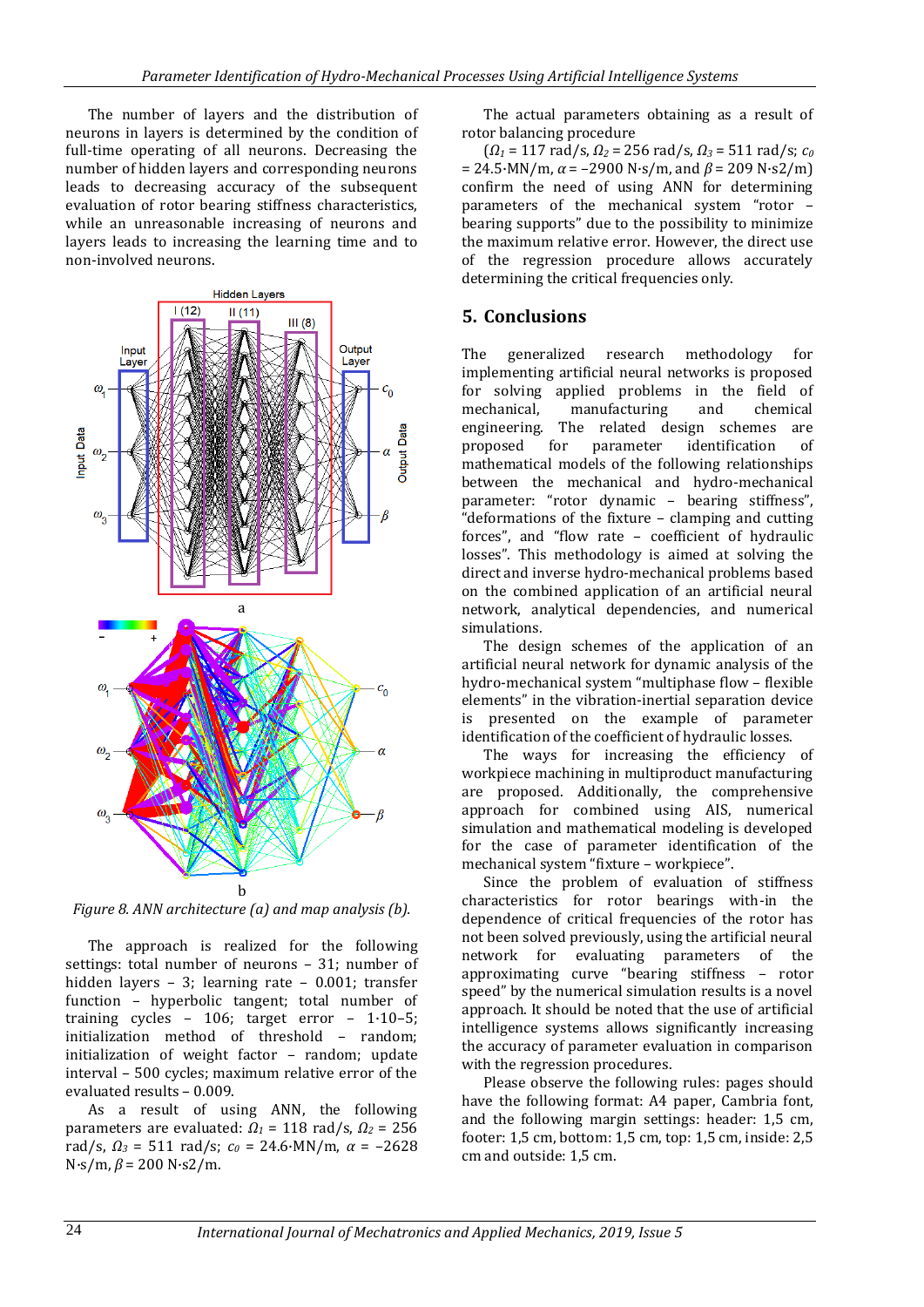### **Acknowledgments**

The proposed models were designed within the research project "Development and implementation of energy efficient modular separation devices for oil and gas purification equipment" (No. 0117U003931) ordered by the Ministry of Education and Science of Ukraine. The numerical simulation results were obtained due to the close collaboration between the Faculty of Technical Systems and Energy Efficient Technologies of Sumy State University (Ukraine) and the Faculty of Mechanical Engineering and Management of Poznan University of Technology (Poland).

### **References**

- [1] Fuks, K., Kawa, A., Wieczerzycki, W.: Improved esourcing strategy with multi-agent swarms. In: Computational Intelligence for Modelling Control and Automation, pp. 488–493 (2008).
- [2] Kunz, G., Machado, J., Perondi, E.: Using timed automata for modeling, simulating and verifying networked systems controller's specifications. In: Neural Computing and Applications, vol. 28(5), pp. 1031–1041 (2017).
- [3] Santos, A.S., Varela, M.L.R., Putnik, G.D., Madureira, A.M.: Alternative Approaches Analysis for Scheduling in an Extended Manufacturing Environment. In: Proceedia of Nature and Biologically Inspired Computing, pp. 97–102 (2014).
- [4] Sika, R., Rogalewicz, M.: Methodologies of knowledge discovery from data and Data Mining methods in mechanical engineering. In: Management and Production Engineering Review, vol. 7 (4), pp. 97–108 (2016).
- [5] Dostatni, E., Diakun, J., Grajewski, D., Wichniarek, R., Karwasz, A.: Multi-agent System to Support Decision-Making Process in Ecodesign. In: Advances in Intelligent Systems and Computing, vol 368, pp. 463–474 (2015).
- [6] Chandima, R.M., Antosz, K.: Development of a Risk Matrix and Extending the Risk-based Maintenance Analysis with Fuzzy Logic. In: Procedia Engineering, vol. 182, pp. 602–610 (2017).
- [7] Zhao, L., Li, W., Geng, L., Ma, Y.: Artificial Neural Networks Based on Fractal Growth. Advances in Automation and Robotics, vol. 2, pp. 323–330 (2011).
- [8] Ferraz, A., Brito, J., Carvalho, V., Machado, J.: Blood Type Classification Using Computer Vision and Machine Learning. In: Neural Computing and Applications, vol. 28, pp. 2029–2040 (2017).
- [9] Putnik, G.D., Ferreira, L., Shah, V., Putnik, Z., Castro, H., Cruz-Cunha, M.M., Varela, L.: Effective Service Dynamic Packages for Ubiquitous Manufacturing System. In.: Virtual and

Networked Organizations, Emergent Technologies and Tools, pp.207–219 (2011).

- [10] Varela, M.L.R., Ribeiro, R.A.: Distributed Manufacturing Scheduling Based on a Dynamic Multi-criteria Decision Model. In: Recent Developments and New Directions in Soft Computing. Studies in Fuzziness and Soft Computing, vol. 317, pp. 81–93 (2014).
- [11] Li, F., Zhang, K.: A Genetic Algorithm-Based Quasi-Linear Regression Method and Application. In: Proceedings of the 2nd International Symposium on Computer, Communication, Control and Automation, ISCCCA-13, pp. 438-441 (2013).
- [12] Li, F.-C., Yang, K.: Research of the Regression Method Based on Quasi-linear Function. In: 2010 International Conference on Web Information Systems and Mining, vol. 2, 11794542 (2010), doi: 10.1109/WISM.2010.36.
- [13] Li., F., Jin, C., Shi, Y., Yang, K.: Study on quasilinear regression methods. In: International journal of innovative computing, information and control, IJICIC 2012, vol. 8(9), pp. 6259–6270 (2012).
- [14] Tholerus, S., Hellsten, T., Johnson, T.: Comparisons of the nonlinear and the quasilinear model for the bump-on-tail instability with phase decorrelation. In: Journal of Physics: Conference Series, vol. 561, 012019 (2014), doi: 10.1088/1742-6596/561/1/012019.
- [15] Pelikan, M.: Probabilistic model building Genetic Algorithm (PMBGA): A survey. In: Proceedings of the 13th Annual Conference Companion on Genetic and Evolutionary Computation, GECCO 2011, pp. 913–940 (2011).
- [16] Kapania, R.K., Liu, Y.: Applications of Artificial Neural Networks in Structural Engineering with Emphasis on Continuum Models. In: Virginia Polytechnic Institute and State University, Blacksburg (1998).
- [17] Pavlenko, I., Trojanowska, J., Ivanov, V., Liaposhchenko, O.: Scientific and methodological approach for the identification of mathematical models of mechanical systems by using artificial neural networks. In: Machado J., Soares F., Veiga G. (eds) Innovation, Engineering and Entrepreneurship. HELIX 2018. Lecture Notes in Electrical Engineering, vol. 505, pp. 299–306 (2019), doi: 10.1007/978-3-319-91334-6\_41.
- [18] Pavlenko, I., Simonovskiy, V., Ivanov, V., Zajac, J., Pitel, J.: Application of Artificial Neural Network for Identification of Bearing Stiffness Characteristics in Rotor Dynamics Analysis. In: Ivanov V. et al. (eds.) Advances in Design, Simulation and Manufacturing. DSMIE-2018. Lecture Notes in Mechanical Engineering, pp. 325–335 (2019), doi: 10.1007/978-3-319- 93587-4\_34.
- [19] Lazarevska, M., Knezevic, M., Cvetkovska, M., Trombeva-Gavrilovska, A.: Application of